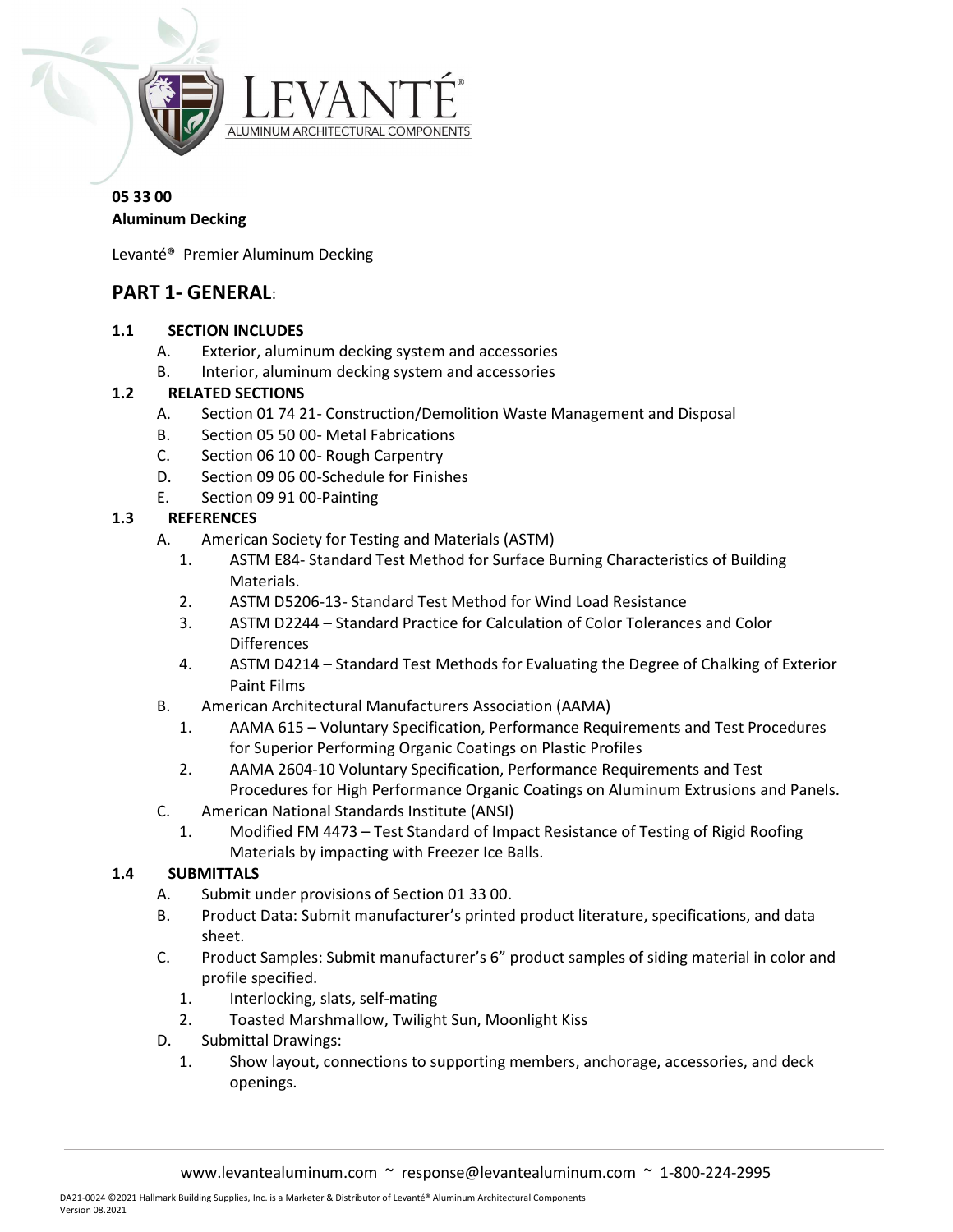- E. Certifications: Manufacturer's Certifications that products comply with specified requirements, including laboratory reports showing compliance with specified tests and standards.
- F. Submit manufacturer's installation instructions.
- G. Manufacturer's Warranty: Submit manufacturer's warranty.

### 1.5 QUALITY ASSURANCE

- A. Manufacturer Qualifications:
	- 1. Products covered under this section are to be manufactured in an ISO 9001 certified facility.
	- 2. Provide technical and design support as needed regarding installation requirements and warranty compliance provisions.
- B. Installer Qualifications:
	- 1. All products listed in this section are to be installed by a single installer trained by manufacturer or representative.
- C. Pre-Installation Meetings:
	- 1. Prior to beginning installation, conduct conference to verify and discuss substrate conditions, manufacturer's installation instructions and warranty requirements, and project requirements.

### 1.6 DELIVERY, STORAGE, AND HANDLING

- A. Deliver products in Manufacturer's packaging.
- B. Do not stack pallets more than two high.
- C. Pieces should be stored flat and in original packaging until use.
- D. Mark packaging, legibly. Indicate manufacturer's name, type, and color.
- E. Before installation, inspect products for damaged or defectives.
- F. Scrap material should be recycled.

### 1.7 WARRANTY

- A. Levanté®, LLC expressly warrants its products are free from manufacturing defects in material and workmanship if installed in accordance with our specifications, property maintained, and used for their intended purpose for a period of 15 years.
- B. Decoral® expressly warrants for 15 years the color change will be less than five CIE Lab AE units calculated in accordance with AAMA 2604. The surface will exhibit a gloss retention of at least 30% of the original.
- C. Warranty is given to either (1) the original purchaser of the products; or (2) the owner of the property at the time of installation of the product.
- D. See warranty at levantealuminum.com for detailed information on terms, conditions, and limitations.

# PART 2- PRODUCTS:

### 2.1 MANUFACTURERS

- A. Acceptable Manufacturer: Levanté®, LLC, 901 Northview Rd, Suite 100, Waukesha, WI. 53188 www.levantealuminum.com
- B. Acceptable Distributor: Hallmark Building Supplies, Inc., 901 Northview Rd, Suite 100, Waukesha, WI. 53188. Toll Free: 1.800.642.2246, Fax: 1.800.688.7842, www.hllmark.com

### 2.2 SYSTEM PERFORMANCE

A. Minor deviations to details shown on drawings to accommodate manufacturer's standard products may be acceptable by Architect of Record (AOR) when deviations do not affect design concept and specified performance.

### 2.3 PRODUCTS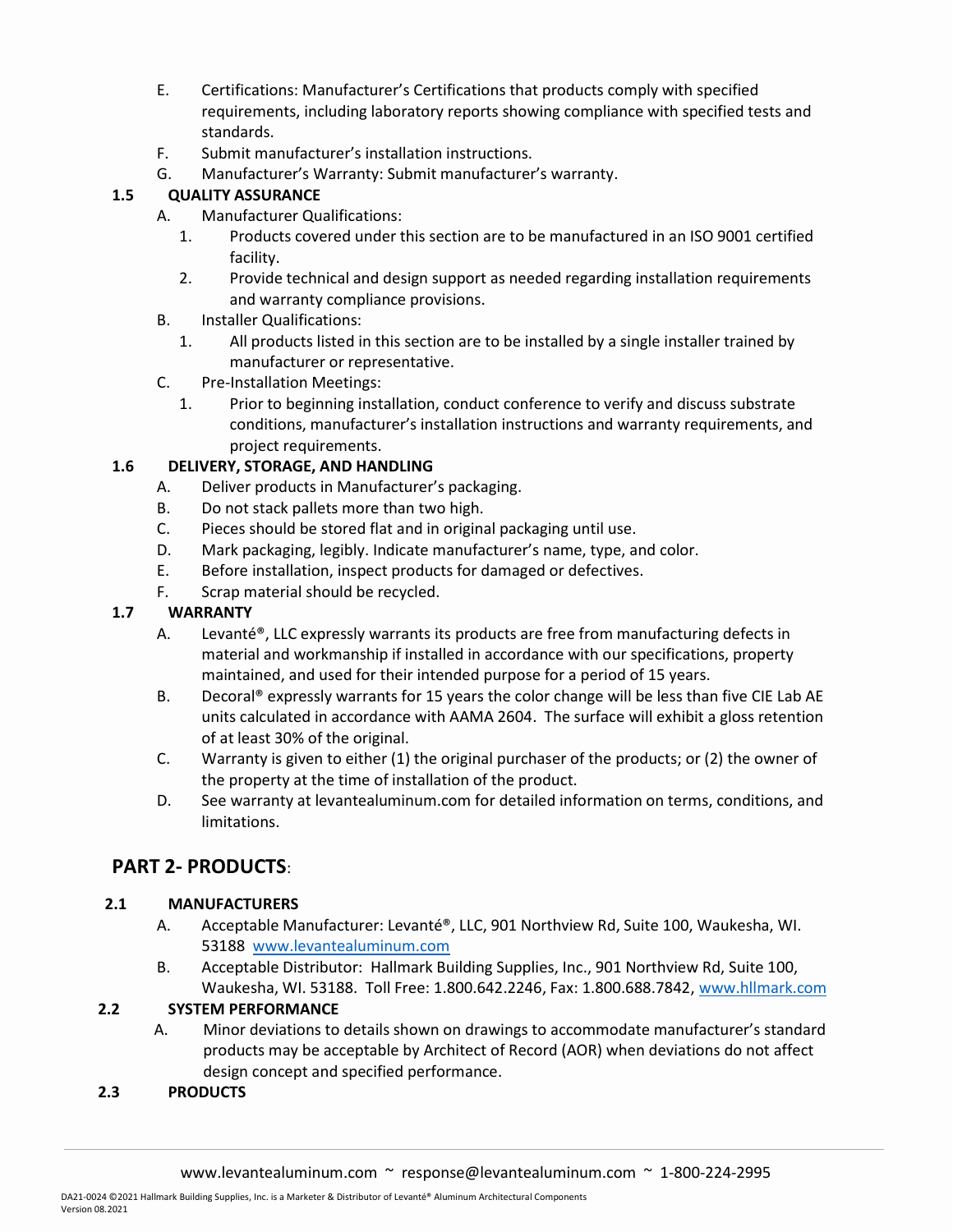- 1. Basis of Design Product: Levanté® Interlocking Boards
	- a. Profile Color: Toasted Marshmallow, Twilight Sun, Moonlight Kiss
	- b. Profile: Smooth woodgrain finish
	- c. Exposed Dimensions: 4" (96 mm) or 6" (150 mm)
	- d. Installed Panel Thickness: .63" (16 mm)
	- e. Finish: Semi-gloss
	- f. Weight:
		- i.  $4'' .628$  lbs. per ft
		- ii.  $6'' .876$  lbs. per ft
	- g. Approximate Coverage:
		- i.  $4'' 6.33$  sqft per board
		- ii. 6" 9.5 sqft per board
- 2. Basis of Design Product: Levanté® Self-mating Boards
	- a. Profile Color: Toasted Marshmallow, Twilight Sun, Moonlight Kiss
	- b. Profile: Smooth woodgrain finish
	- c. Exposed Dimensions: 4" (100 mm) or 6" (150 mm)
	- d. Installed Panel Thickness: 0.63" (16 mm)
	- e. Finish: Semi-gloss
	- f. Weight:
		- i.  $4'' 0.694$  lbs. per ft (2 board thickness)
		- ii.  $6'' 1.378$  lbs. per ft (2 board thickness)
	- g. Approximate Coverage:
		- i. 4" 6.33 sqft per board
		- ii. 6" 9.5 sqft per board
- 3. Basis of Design Product: Levanté® Standard Boards
	- a. Profile Color: Toasted Marshmallow, Twilight Sun, Moonlight Kiss
	- b. Profile: Smooth woodgrain finish
	- c. Exposed Dimensions: 2.5" (65 mm), 4" (100 mm) or 6" (150 mm)
	- d. Installed Panel Thickness: 0.63" (16 mm)
	- e. Finish: Semi-gloss
	- f. Weight:
		- i. 2.5" 0.333 lbs. per ft
		- ii.  $4'' 0.601$  lbs. per ft
		- iii. 6" 0.953 lbs. per ft
	- g. Approximate Coverage:
		- i. 2.5" 3.95 sqft per board
		- ii.  $4'' 6.33$  sqft per board
		- iii. 6" 9.5 sqft per board
- 4. Accessory/Components:
	- a. Starter Track
	- b. Finishing Trim
	- c. Finishing Concealer
	- d. For a full listing of all components visit www.levantealuminum.com
- 5. Substitutions: Not Permitted
- 6. Requests for substitutions will be considered in accordance with the guidelines outlined in Section 01 60 00.

### 2.4 MATERIALS

- A. Aluminum components manufactured utilizing an extrusion die.
- B. Components are prefinished and machine applied.